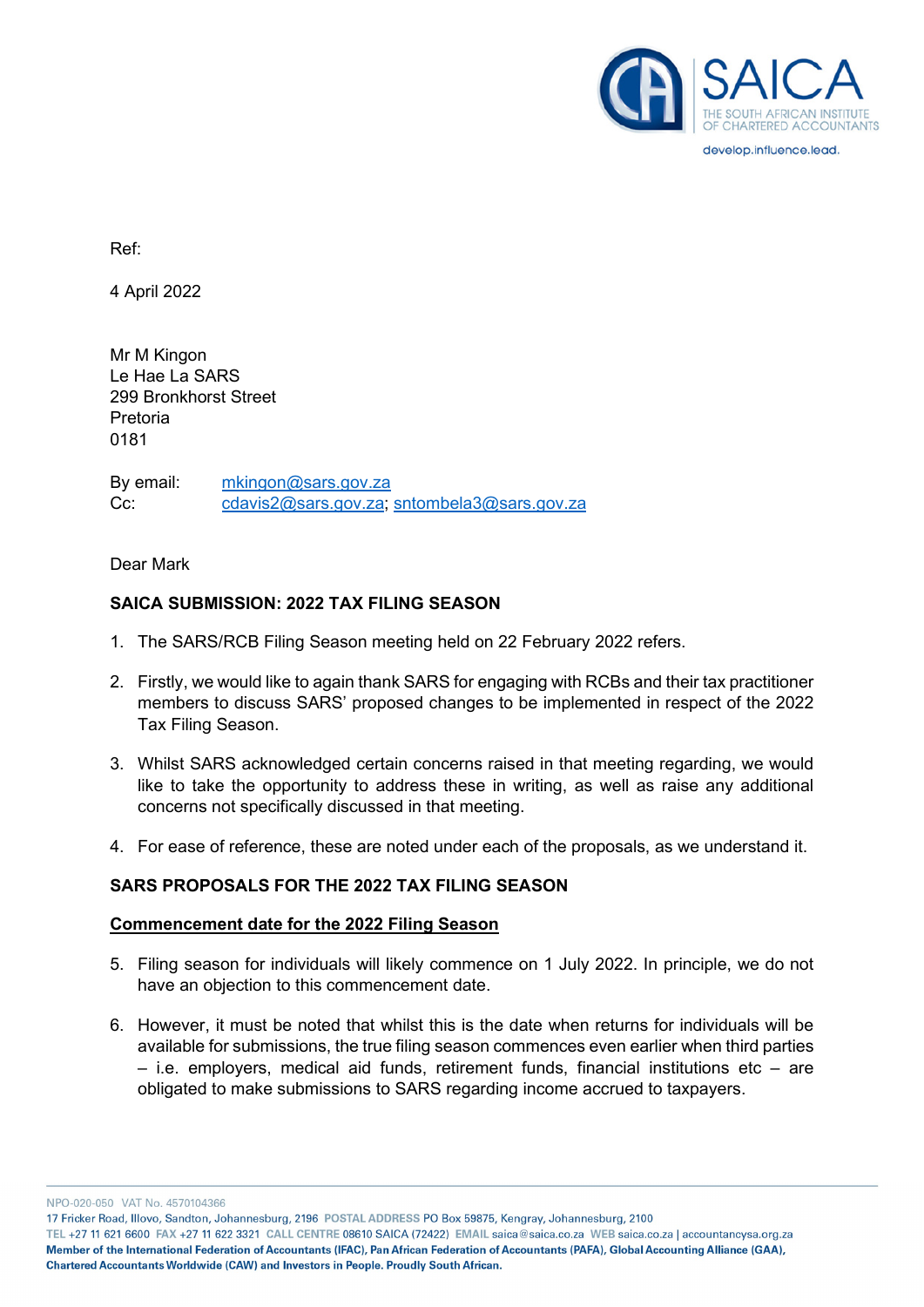

### *Third party reporting challenges – general*

- 7. SARS' duty is to ensure that third party submissions are made timeously and that these are accurate and complete.
- 8. Importantly, whilst these third parties are obligated to report such information to SARS by pre-defined deadlines, there is no such requirement for the third parties to report to the taxpayers. If certificates are issued to taxpayers, this is purely a practice and not an obligation.
- 9. Should third parties fail to comply with the reporting requirement, SARS has a duty to enforce compliance without prejudice to the taxpayer.
- 10. We are aware of instances where third parties fail to meet their obligations timeously, but instead of enforcing compliance, SARS requests taxpayers to engage directly with the defaulting third party to secure the information that such third party has failed to submit to SARS.
- 11. For example, where employers fail to submit reconciliations timeously, SARS often refuses to accept the deduction of PAYE on assessment, requesting that the taxpayer provide evidence of same – and in some instances, does not accept the monthly payslips, but requests the IRP5 which the employer has failed to issue.
- 12. There have also been instances with respect to retirement fund withdrawals or retirement lump sums, where if the system identifies a mismatch, SARS insists that the individual taxpayer liaise with the relevant fund to address the discrepancy which result in delays in finalization of the returns and submission thereof (this impacts the new proposed deadline – see below).
- 13. In some instances, all that the taxpayer or tax practitioner can see is an error message pop up indicating that there is a data mismatch, without necessarily advising of where the mismatch lies.
- 14. Submission: In light of the above, we believe SARS should endeavour to ensure that all relevant third party submissions have been made timeously and are accurate and complete.
- 15. Should third parties fail to submit timeously, SARS must ensure that it takes necessary steps to enforce compliance and consider the impact on submission of affected taxpayers' returns.
- 16. Where there is a data mismatch, the pop-up error message should be updated to indicate which employer or fund the error relates to and what is causing the issue. This, to enable the taxpayer to easily identify who to engage in order to more efficiently resolve the error identified by the SARS system.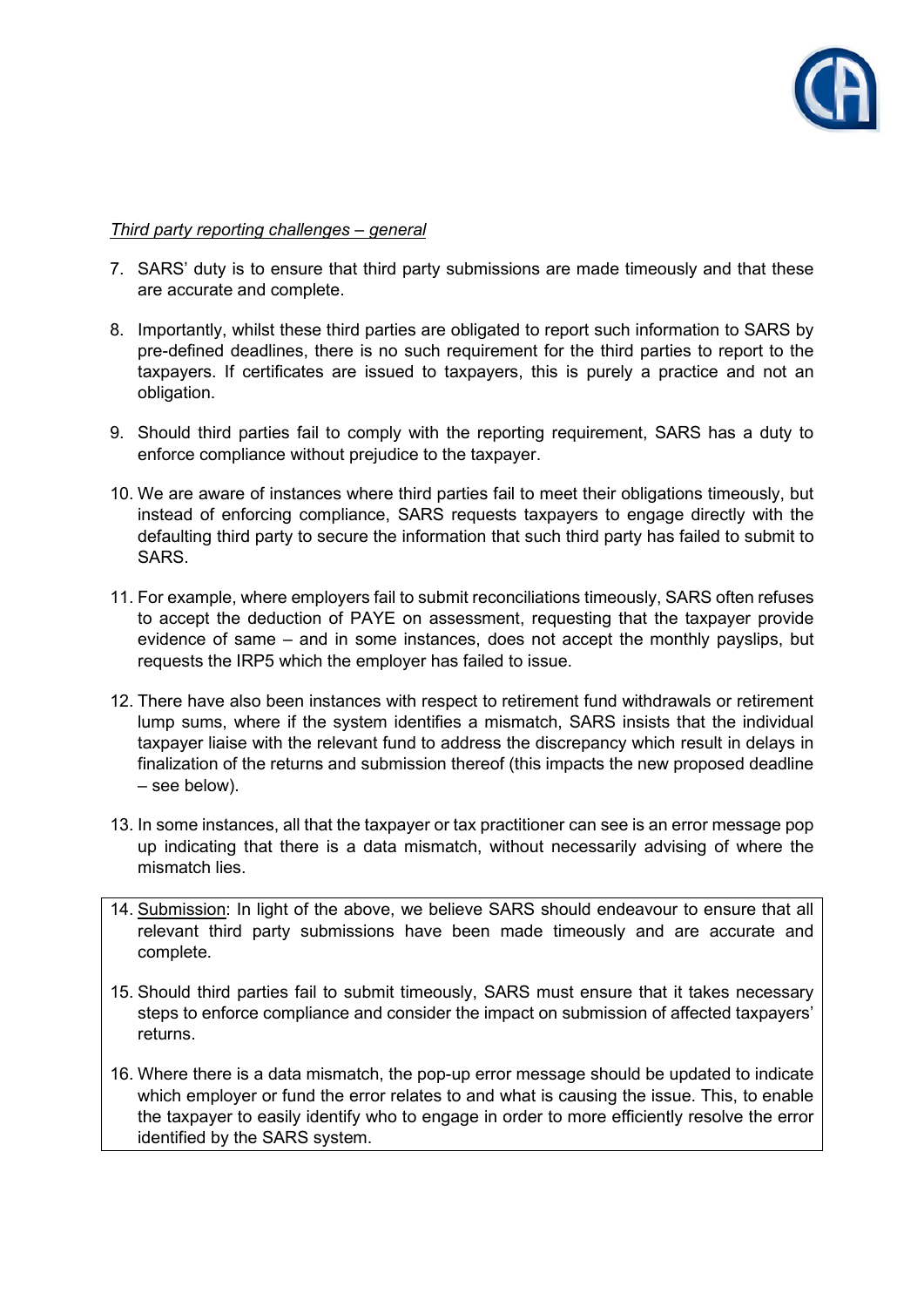

# *Tax Directives*

- 17. As has been raised in respect of prior filing seasons, taxpayers and tax practitioners continue to experience issues with the timing difference between accrual and issuance of tax directives, for example where the lump sum accrues to the taxpayer immediately before the end of the tax year, but the tax directive is raised and the lump sum and related tax paid in the following tax year.
- 18. It seems that when pre-populating the ITR12 information, the 'lumpsum IRP5' is sometimes captured in the incorrect tax year, resulting in a mismatch error on the return.
- 19. These returns are either rejected by SARS or have the 'in progress' status with no assessment issued. Manually amending the ITR12 doesn't always resolve the problem.
- 20. When there is a 'mismatch error' as a result of this, the error message that pops up does not give enough detail as to what the error relates to and the taxpayer is advised to engage with the employer/fund. Often the employer/fund is unable to assist with resolution and the taxpayer is the one prejudiced by this.
- 21. It seems that this issue arises purely because of a difference between the accrual date and payment date, which could perhaps be dealt with via a legislative change.
- 22. However, from a practical perspective, we believe that there are potentially other solutions which require further engagement with relevant stakeholders.
- 23. Submission: SARS should engage with Fund managers to decide on an appropriate practical solution to avoid repetition of this 'error' every filing season.
- 24. We understand that, in the past, the directive included fields where one could disclose date of payment and date of accrual. The SARS system would then populate the information in the correct period, based on this. It may be helpful to relook at the design of the form as a means of addressing the issue noted above.

#### *Interest accruing to natural persons*

- 25. Government Notice 241 (see Government Gazette 41512 of 23 March 2018), lists the persons who are required to submit returns, referred to as "third party returns", in terms of section 26 of the Tax Administration Act, to SARS. The persons so required are specified in the Schedule attached to the Notice and the amounts that are required to be reported on are also listed in the Schedule. Relevant to this submission, the third parties are mainly banks and financial institutions, and the reporting is required with respect to:
	- (a) Amounts incurred or paid in respect of, by way of any investment, interest or royalty;
	- (b) transactions that are recorded in an account maintained for another person (i.e. transactional accounts like bank accounts); and
	- (c) any tax withheld.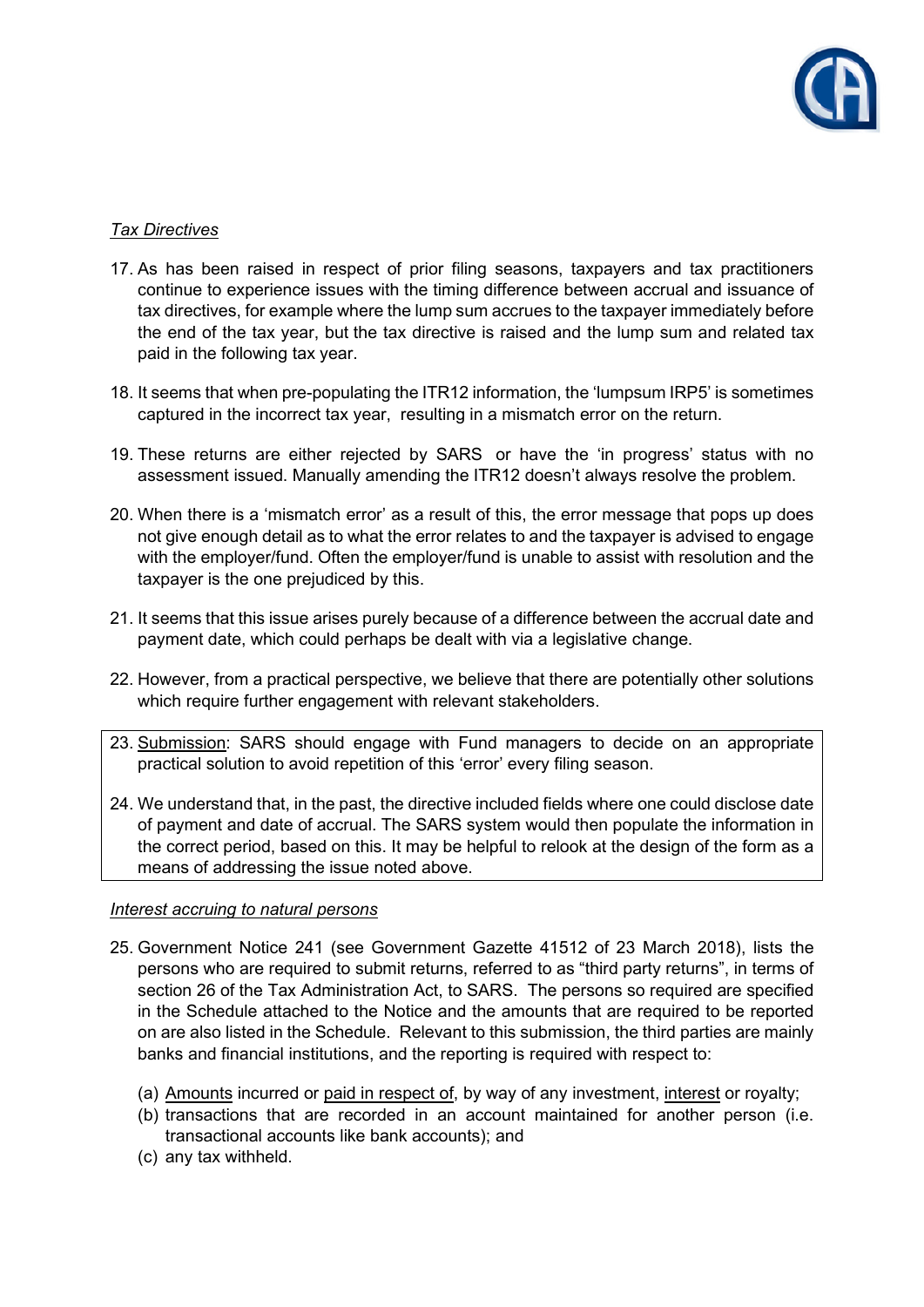

26. SARS populates the returns of income for individuals – that is, the ITR12 forms, with the amounts of interest obtained from the returns (IT3(b)) submitted by third parties in terms of section 26. In the following instances, the incorrect amount of interest is populated to the return of income of an individual whereas no interest is populated to the return of income the other taxpayers involved.

### Interest received (or accrued) in common:

- 27. Where the interest accrues to partners, or persons who are jointly entitled to the interest, the amount of interest is allocated to one of the persons only. In other words, the full amount of the interest is populated in the return of just one of the partners or joint owners of the account in question.
- 28. The same applies to spouses married in community of property. The amount of interest is reported by the financial institution of the spouse in whose name the account is held and the full amount is populated to the ITR12 of one spouse only.
- 29. Where this taxpayer (joint owner, partner or spouse) corrects the amounts on his or her ITR12, to reflect the actual amount the person is entitled to, it results in a verification request from SARS and SARS often "taxing" the individual on the full amount and not the proportionate amount. This is then, often, only satisfactorily resolved after a dispute with SARS.

### Usufructuary holders:

30. Where an individual is entitled, in terms of a usus, to the interest on an account, the interest is often populated to the return of the bare dominium holder, if an individual. However, similar to the above, where more than one individual is proportionately entitled to the interest, the interest is again populated to the return of one individual only and not to the persons proportionally entitled to the interest.

### Interest received (or that accrues) after the date of death of an individual:

31. The amount of interest for the full year of assessment is populated to both the return of the deceased person and the return of income of the estate of the deceased person. It is not apportioned to the two taxpayers and again requires a request for a reduced assessment or objection to the assessment before it is satisfactorily resolved.

#### Individual ceased being a resident of the RSA:

32. The amount of interest for the full year of assessment is populated to both the return in respect of the period 1 March to the date before the person ceased to be a resident and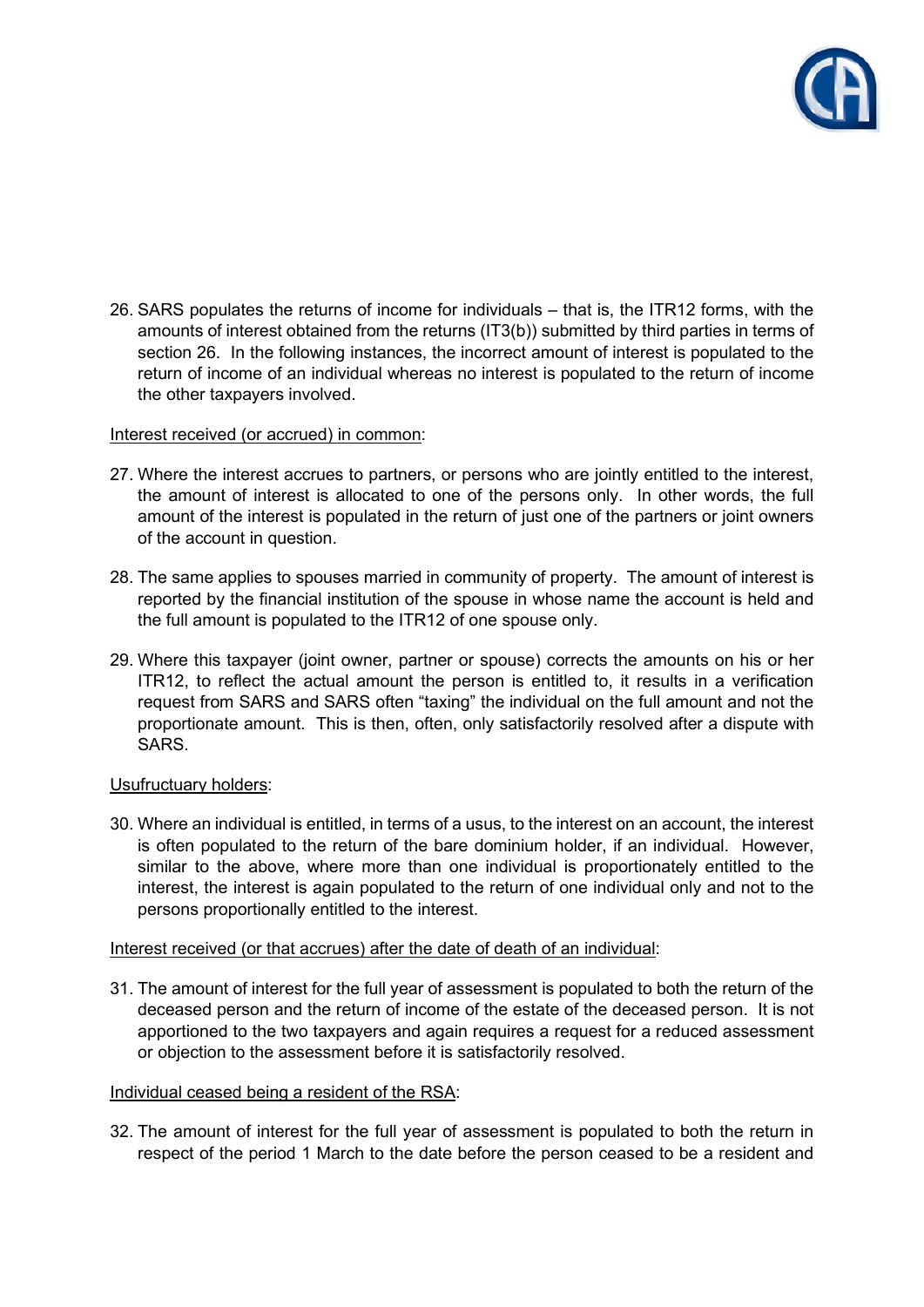

the return thereafter or to the period in respect of which the section 10(1)(h) exemption applies. It also is not apportioned to the returns and again requires a request for a reduced assessment or objection to the assessment before it is satisfactorily resolved.

- 33. Submission: The third parties required to report interest that accrues to individuals should change the way this is done, to ensure that the income is allocated correctly and SARS can facilitate this by changing the relevant Business Requirement Specification.
- 34. Where the amounts accrue in common to joint owners of the investment, partners or usufructary holders, the proportional amounts that accrued to each of the individual natural persons must be separately reported to SARS (on the IT3(b)).
- 35. Where persons are spouses married in community of property, the full amount of the interest must be reported as actually accrued to each spouse. SARS applies the proportionate split on assessment. This of course applies to all interest that falls into the joint estate.
- 36. Where the individual dies during the year of assessment, the interest for the period 1 March to date of death, must be reported separately to the interest that accrues in respect of the period after death to the end of the year of assessment. The IT3(b) should be made out to the two separate taxpayers.
- 37. Where an individual ceased being a resident of the RSA, the interest which was received in respect of the period the person was a resident of the RSA, must be reported separately to the interest that was received in respect of the period that commenced on the day the person ceased being a resident of the RSA.

### **Auto-assessments to be considered 'real' assessments**

- 38. The 'auto-assessment' process that SARS implemented in 2022 refers.
- 39. Until now, these auto-assessments have been considered 'proposed or suggested' assessments that taxpayers could either accept or reject after determining whether or not the information populated therein is accurate and complete.
- 40. SARS has indicated that from the commencement of the 2022 filing season, these autoassessments will now be considered 'real assessments', which SARS believe it is entitled to issue in terms of section 95 of the Tax Administration Act, 2011 (the TAA).
- 41. In this instance, if taxpayers agree with the assessment, no further action is required. If there is disagreement, the taxpayer will need to request a return and complete and submit correct information to SARS.
- 42. In our view, section 95 does not allow for such 'real assessments' to be issued without having first given the taxpayer the opportunity to submit a return, which is the proposal that SARS seems to be making, in the first instance.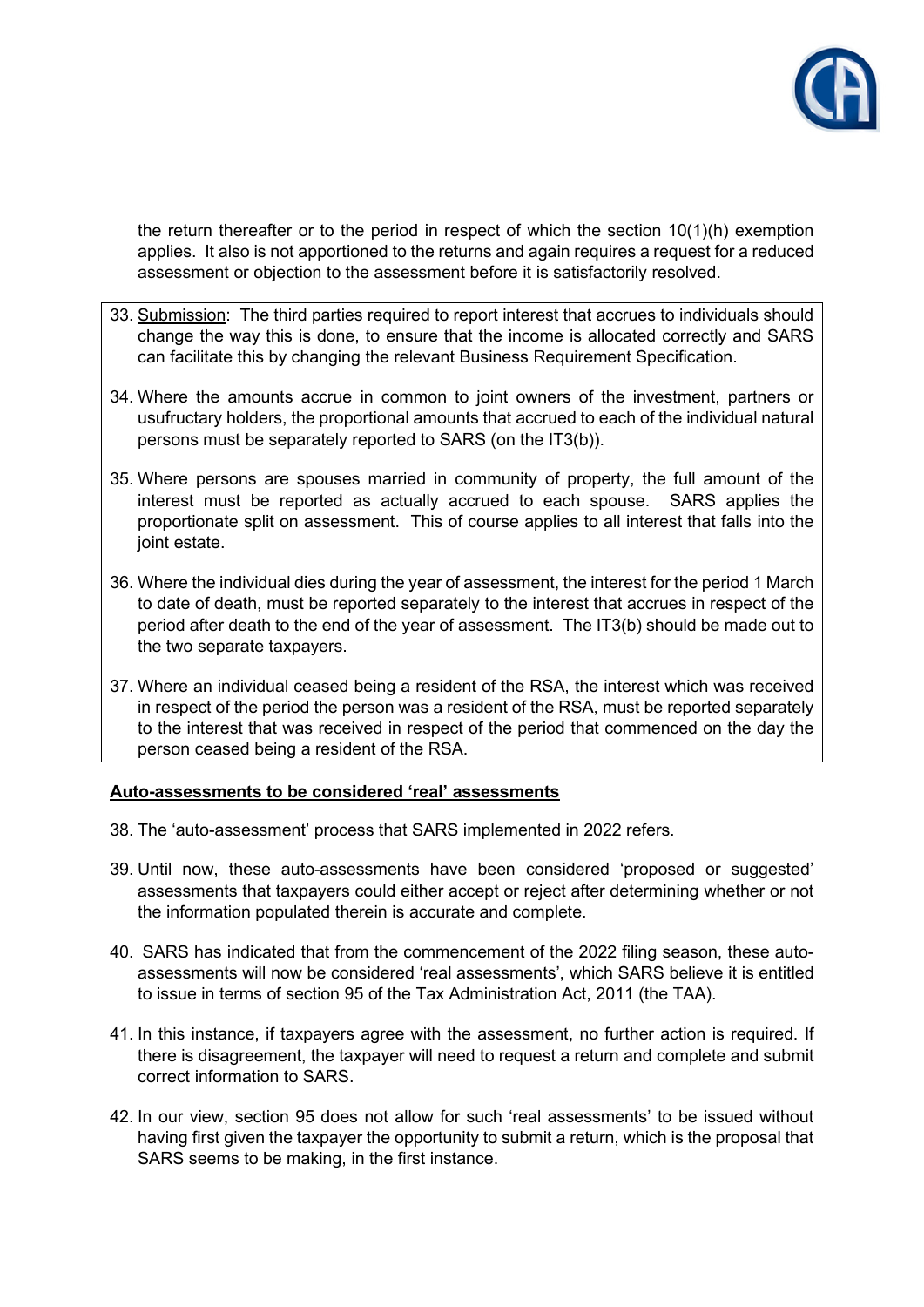

43. Section 95(1) provides that:

*'SARS may make an original, additional, reduced or jeopardy assessment based in whole or in part on an estimate, if the taxpayer—* 

- *(a) does not submit a return;*
- *(b) submits a return or relevant material that is incorrect or inadequate; or*

*(c) does not submit a response to a request for relevant material under section 46, in relation to the taxpayer, after delivery of more than one request for such material.'* 

- 44. As noted above, section 95 only applies where a taxpayer does not submit a return or relevant material or submits an incorrect return. It is only in such instances that SARS may make an estimated assessment in terms of section 95.
- 45. Auto-assessments do not fall into this category and in our view, there is a real risk that some taxpayers will move to have such assessments set aside on review, as invalid.
- 46. Furthermore, subsection (4) provides that:

*'The making of an assessment under subsection (1) does not detract from the obligation to submit a return or the relevant material.'* 

- 47. This subsection seemingly indicates that even if SARS issues an estimated assessment, this does not relieve the taxpayer of the obligation to submit a return. It is unclear as to how SARS has reached the conclusion that it is empowered to issue estimated assessments without even affording the taxpayer the opportunity to submit a return.
- 48. Submission: Should SARS wish to proceed with this approach, we believe that the legislation would need to be amended to specifically cater for auto-assessments to be issued in the manner and circumstances in which SARS envisages.
- 49. In addition to the legislative aspect noted above, from a practical perspective and based on engagement with third parties, it has been noted that in prior years the pre-population has delivered concerning results – from missing accounts to selective population of the tax certificate values e.g. incorrect population of the income tax return or any value under R100 is not populated in the tax return. If accurate pre-population of the tax return is not guaranteed or if the SARS Call Centre does not have the ability to interrogate the source of the auto assessment on demand to correct the assessment, the risk remains of an understatement penalty being applied to the tax return.
- 50. Submission: SARS to advise as to steps to be taken to mitigate the risks noted here as well as in the first point regarding issues related to pre-population of specific types of third party data ( $points$   $7 - 37$  above).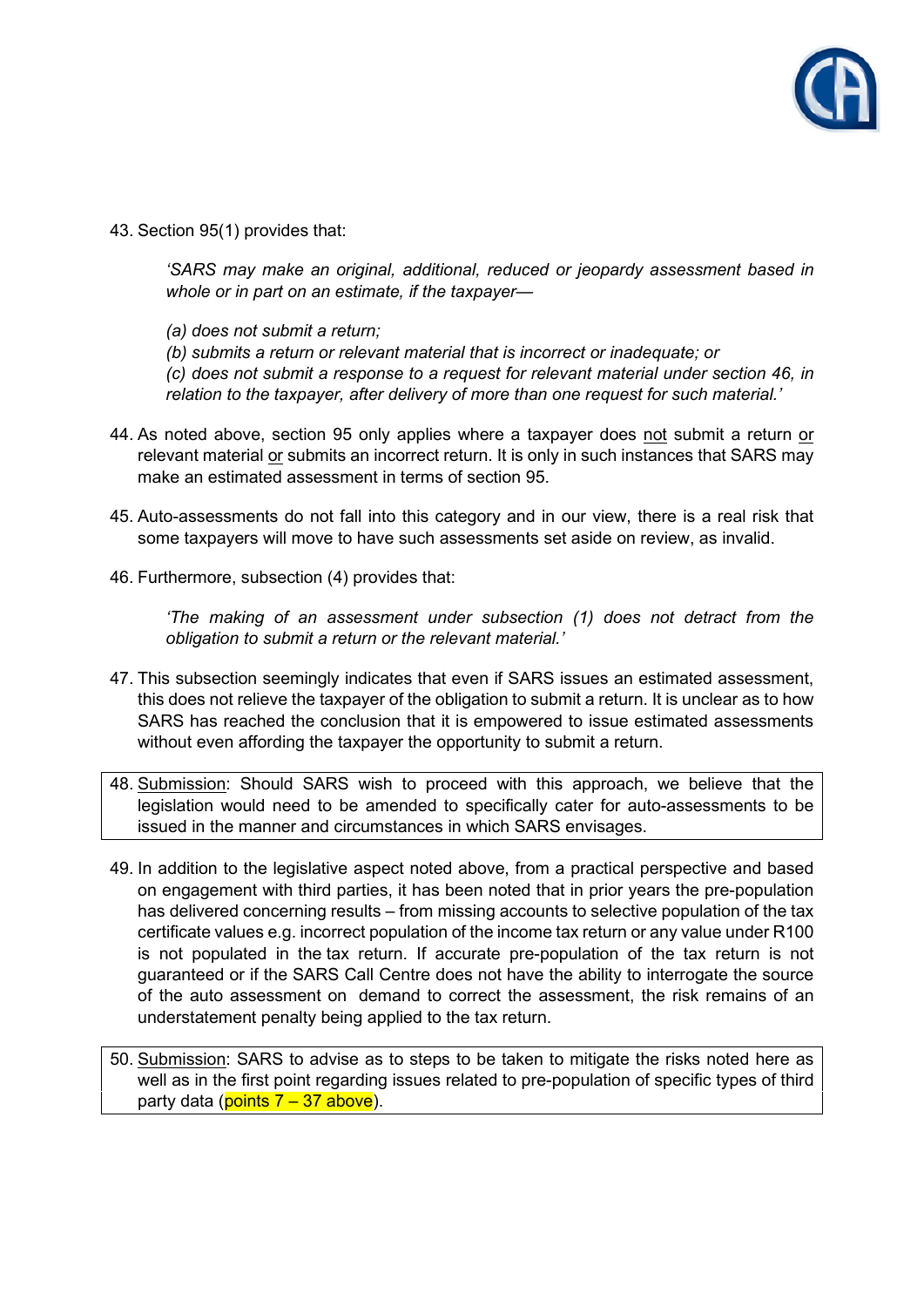

## **Process and timeline to submit return**

- 51. As noted above, following SARS' new approach, if taxpayers agree with the assessments issued by SARS, no further action is to be taken.
- 52. However, if taxpayers disagree, they will have 40 business days within which to submit a true and full return, presumably as envisaged in section 95(6) which notes that:

*'The taxpayer in relation to whom the assessment under subsection (1)(a) or (c) has been issued may, within 40 business days from the date of assessment, request SARS to make a reduced or additional assessment by submitting a true and full return or the relevant material.'* 

- 53. As far as we are aware, SARS has not yet decided whether it will issue all autoassessments on 1 July or in batches. If all estimated assessments are issued on 1 July, to ensure equal treatment to all taxpayers, should a taxpayer disagree with the estimated assessment issued by SARS, they will need to submit a 'true and full return' by 26 August 2022 – i.e. 40 business days from 1 July.
- 54. Concerns were raised that this time period was likely too short for some taxpayers. Whilst those impacted should ideally not be subjected to estimated/auto-assessments in the first instance – i.e. due to the nature and source of their income and related deductions and allowances – as we have seen in prior years, many such taxpayers are inadvertently issued with such assessments.
- 55. In the first year, there were many taxpayers in this category who did not even become aware that such assessments were issued and would not have expected such, especially those who are provisional taxpayers, by definition. As SARS is aware, this resulted in those taxpayers even receiving estimated assessments after 31 January, on the basis that they did not submit a return to SARS given that they did not accept or reject the autoassessment issued by SARS, by 31 January.
- 56. Where tax practitioners are tasked with submitting returns for affected taxpayers, these individuals will be overwhelmed in terms of the number of assessments that will now be required to be checked against supporting documents and either accepted or a full and true return prepared and submitted by 26 August.
- 57. In some instances, taxpayers and their tax practitioners struggle to obtain relevant information even by the historical due dates and due to the number of clients each practitioner services, they would normally plan their workflow in accordance with historical deadlines and would manage to submit timeously on this basis.
- 58. As noted in the meeting with SARS, where there are Trusts involved or the taxpayer is a director of a private company, the related Trust or company financial statements require finalization, prior to finalization of the taxpayer's final return for the year. Whilst it was acknowledged that tax practitioners should know the income and expenses with relative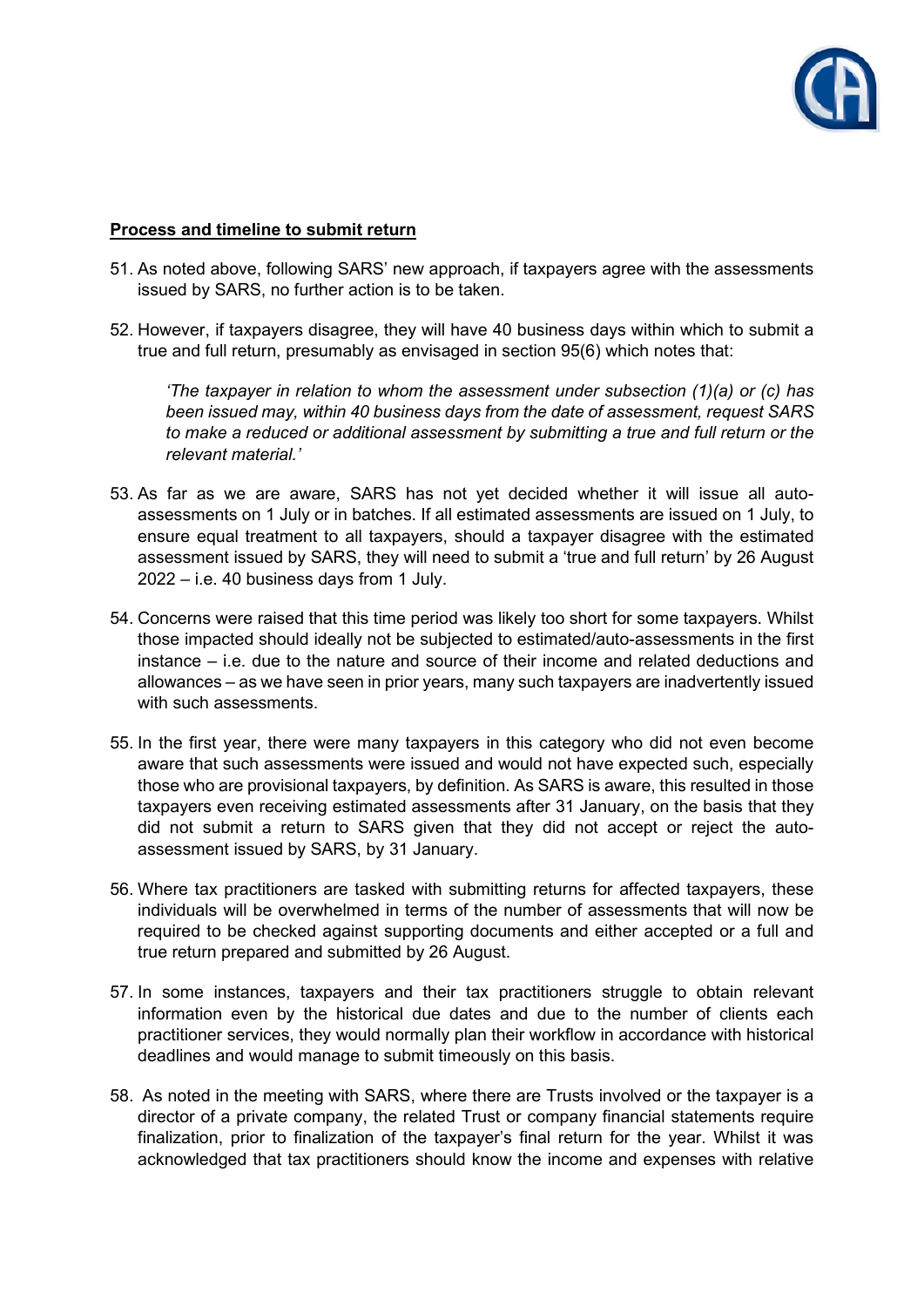

certainty as at 28 February of each year, the tax practitioners noted to SARS that whilst this may be 99% correct at the time of submitting the second provisional tax return, on finalization of financial statements there may be slight variations in amounts and in order to ensure 100% accuracy in returns, such information first needs to be finalized and audited prior to being submitted to SARS.

- 59. SARS did note that section 95(7) provided for the allowance for a senior SARS official to grant an extension to the submission deadline if reasonable grounds for such extension are provided by the taxpayer. However, presumably, taxpayers and/or tax practitioners would have to follow SARS normal channels to request such extension and unless a separate channel with very short turnaround times is provided, this option is unlikely to be feasible.
- 60. Submission: Taxpayers should be entitled to file a return for the full duration of the filing season in the case of estimated assessments, even more so given the concerns raised above regarding the validity of such assessments.
- 61. Furthermore, we believe that it is inequitable to treat those issued with auto/estimated assessments the same as taxpayers who fail to submit a return as this is clearly not the case given that the issuing of such assessments is purely by SARS' change in approach to filing season and not due to any default on the part of the taxpayer. As such, a different rule should apply to auto/estimated assessments issued prior to the taxpayer even having the opportunity to file a return.
- 62. In addition to the above, the proposed changes have not been announced publicly and it would take some time to educate the public about this change, This turnaround time may not be conducive to query resolution which has in the past been very slow with SARS during the employee filing season. With an already over-burdened Contact Centre, with calls being dropped or not answered, it seems highly likely that the Contact Centre will not have capacity to deal with issues arising as a result of the proposed changes.
- 63. Submission: should SARS proceed despite the concerns raised, we would appreciate insight as to steps to be taken to specifically mitigate the risks raised.

### **One filing season deadline for both provisional and non-provisional taxpayers**

- 64. SARS indicated that it is considering **a single filing season deadline** for both provisional and non-provisional taxpayers.
- 65. Whilst we are not opposed to this, in principle, we have concerns regarding the potential deadline proposed by SARS, that is **30 September 2022**.
- 66. At the meeting on 22 February, RCBs and tax practitioners provided various reasons as to why a deadline of 30 September 2022 will not be feasible, including the following: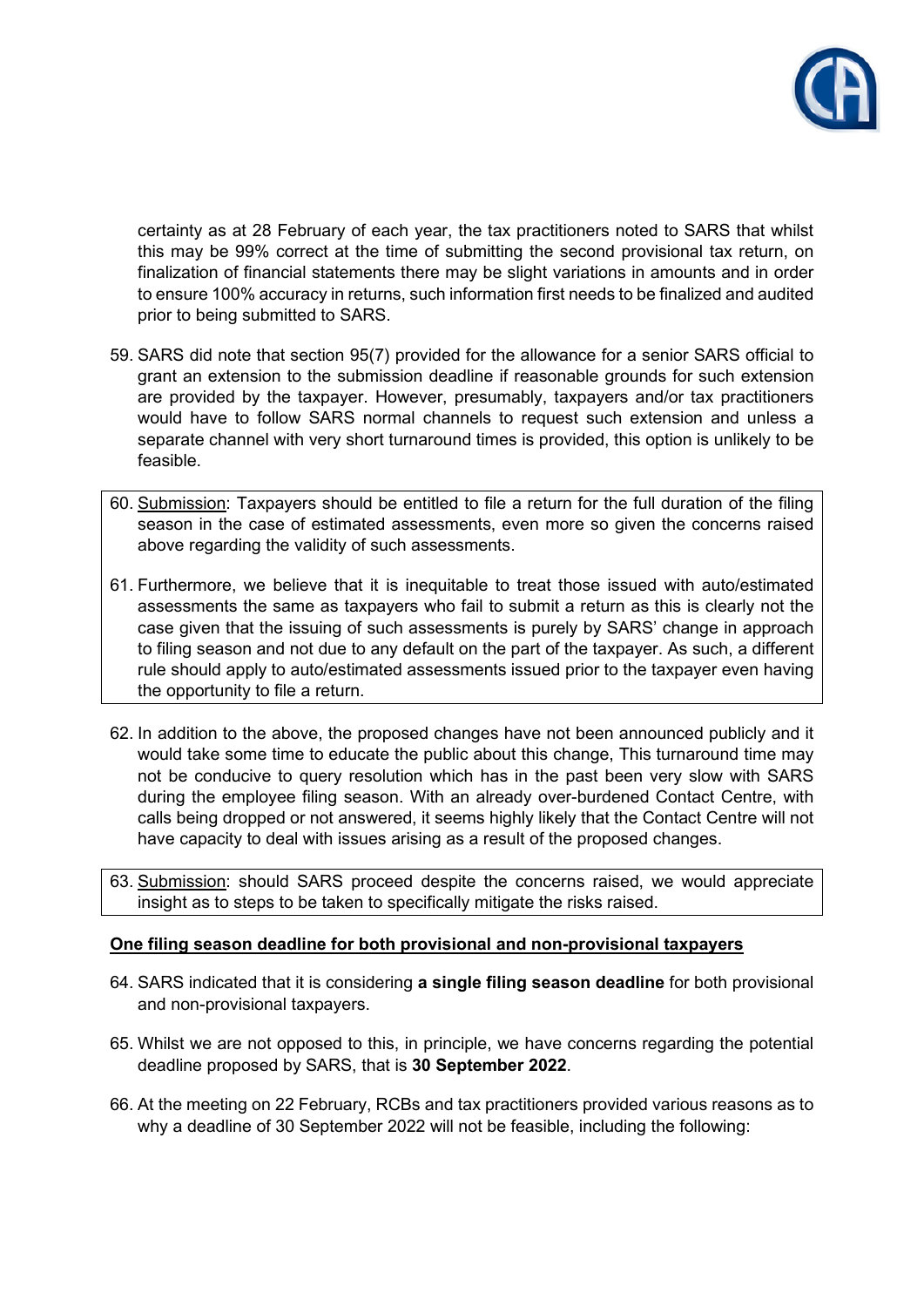

- 31 August is the first provisional deadline for the current tax year with 30 September being the top-up payment deadline for the preceding tax year. Many tax practitioners assist taxpayers with the related calculations and submissions so this is generally a very busy period for many tax practitioners;
- The condensed filing season will create practical difficulties for tax practitioners who already struggle to finalise and submit all returns by the current deadline of 31 January.
- As noted above, there are often errors with third party submissions or information populated incorrectly. In our experience, resolving this with SARS and/or the third party/employer takes a long time and often results in a delayed submission – through no fault on the part of the taxpayer.
- Taxpayers that are directors of private companies or trustees of Trusts often need to wait for finalisation of financial statements and returns of those entities before being in a position to submit the individuals' tax returns (see detail above)
- The proposal fails to take into account that some provisional taxpayers have concessions to account for profits to a later date for purposes of the February tax year end. For example, A Partnership has a September financial year end and the partners account for profits in the February tax year by taking account of profits up to September of the same year – Interpretation Note 19 (Issue 5) refers. A September deadline would be impossible to comply with as the financial results and profit distributions will not be finalised by that time, even if the partnership had an earlier financial year end, for example June.
- 67. Submission: in light of the above as well as concerns voiced in the engagement with SARS, we respectfully request that SARS consider 31 January as the 'single filing deadline'.
- 68. If SARS disagrees with this deadline in terms of its longer term Vision 2024, we believe that at the very least 31 January should apply as an interim measure for the 2022 filing season.

# **Other suggestions**

### *Proposed improvement to the trust and deceased estates tax returns*

- 69. Members have requested that when SARS is reviewing the Trust and deceased state income tax returns, consideration should be given to not pre-populate the various containers as there is always a split in income which leads to a number of issues. The issues regarding pre-population of interest were noted earlier in this submission.
- 70. Submission: We submit that the Trust and Deceased Estate tax returns are not prepopulated by SARS.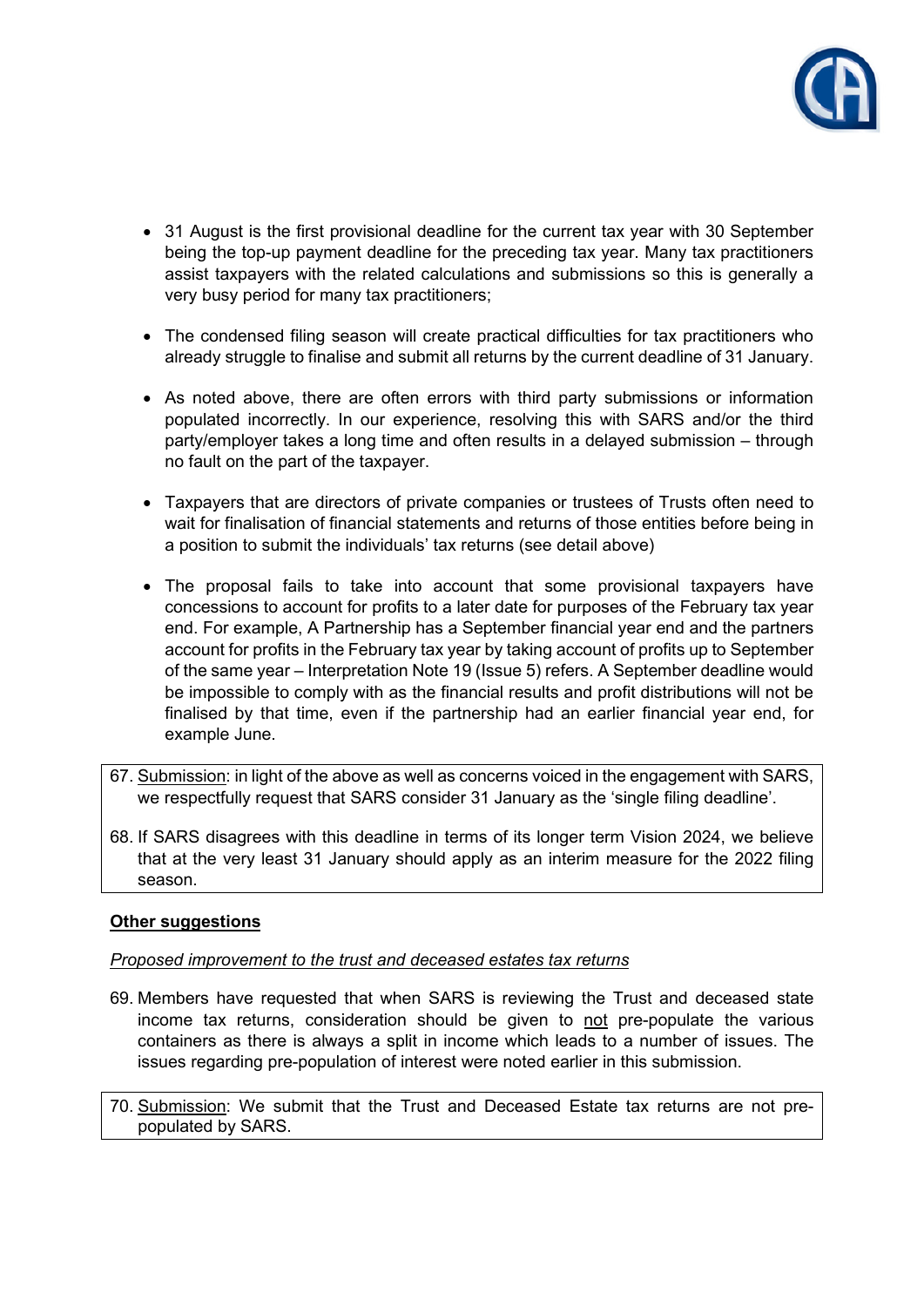

### *Auto-assessments for non-residents*

- 71. Concerns have been raised regarding auto assessments that would be issued to nonresidents who are liable for tax in South Africa. Given that eFiling does not accept foreign mobile numbers, it is not clear as to how such individuals will receive notification from SARS if an auto assessment has been issued.
- 72. Submission: SARS to consider and advise as to how it will communicate notification of auto-assessments in respect of taxpayers who have been unable to include mobile numbers on their eFiling profiles.

## *eFiling allowing submission of 2022 company returns prior to 1 July*

- 73. As has been noted in our engagements, there are many companies with a 2022 year end which may be ready to submit returns prior to 1 July.
- 74. Currently, the SARS eFiling system does not allow submission of such returns until the individual filing season opens.
- 75. SARS has advised that the reason for this is due to the ITR14 returns requiring updates to align with the most recent legislative changes.
- 76. This delay in allowing such submissions further impacts affected tax practitioners' workflow and if SARS brings the individual filing season deadline forward, this will further exacerbate the difficulties with the condensed filing season.
- 77. Submission: as agreed in the engagement in February, SARS should allow earlier filing of 2022 company tax returns by facilitating this on eFiling.

### *Severance benefits – IT3(a) tax directives and ITR12 disclosure*

- 78. An employer is required to apply for a tax directive for a tax resident in respect of a severance benefit which is partially sourced outside of South Africa and partially sourced in South Africa.
- 79. However, currently the IRP3(a) tax directive application form (Form IRP3(a)) does not distinguish between South African and foreign sourced severance benefits – see extract from the form below.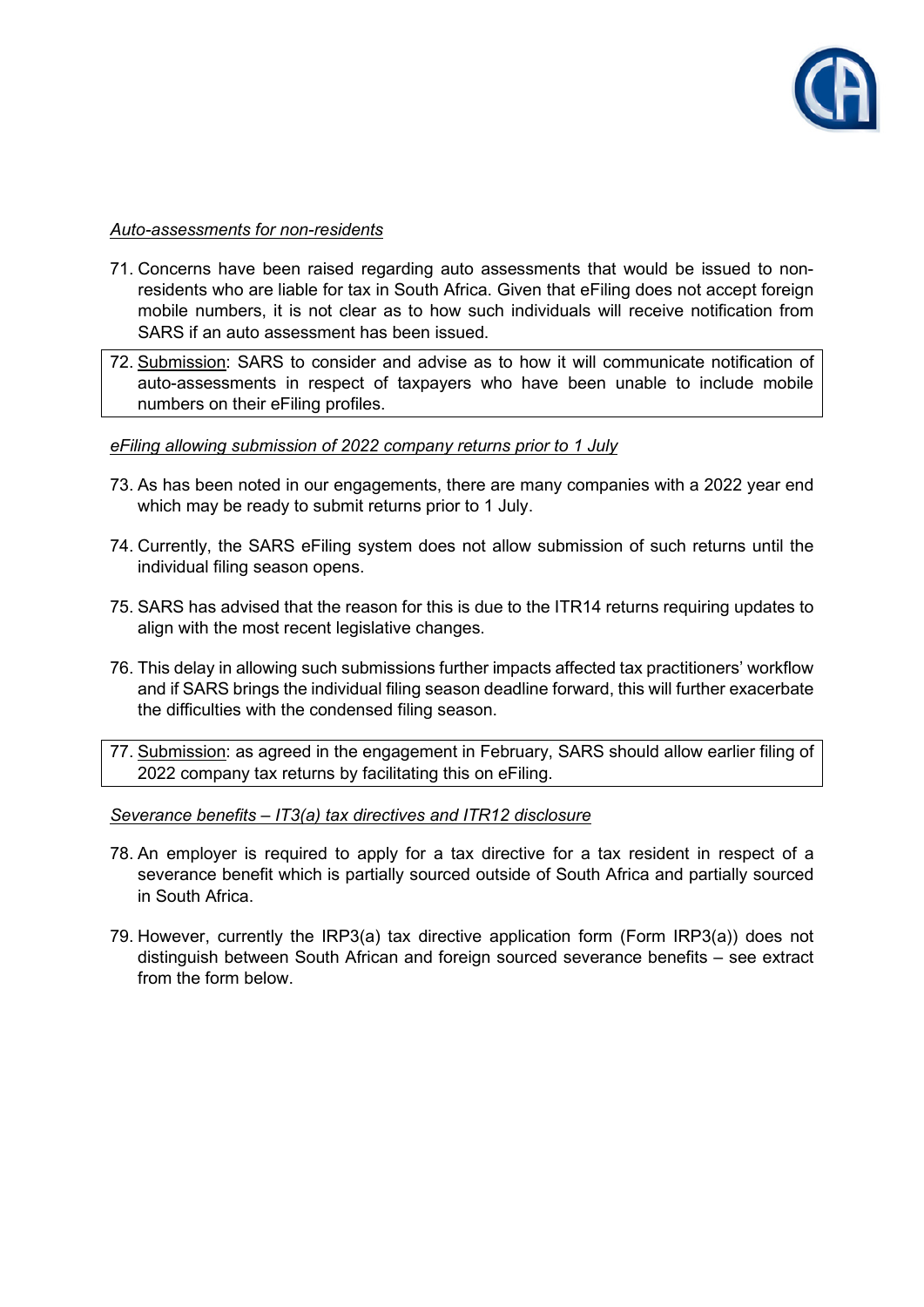

| <b>Sreakdown of Payment</b>                                 |   |
|-------------------------------------------------------------|---|
| Severance benefit payable (Excluding leave/notice payments) | R |
| Employer owned policy proceeds payable                      | R |
| Section 10(1)(gB)(iii) - Death compensation payable         | R |
| Other (Specify other payment separately)                    |   |
| Leave Pay (Refer to notes)                                  | R |
| Notice Pay (Refer to notes)                                 | R |
| Arbitration/CCMA Award (Refer to notes)                     | R |
|                                                             | R |
|                                                             | R |
|                                                             | R |
|                                                             | R |
|                                                             | R |
|                                                             | R |
|                                                             | R |
| Gross amount payable                                        | R |

- 80. Consequently, when an employer applies for a tax directive for a tax resident in respect of a severance benefit which is partially sourced outside of South Africa, the tax directive application form (Form IRP3(a)) requires the total amount of the severance benefit payable (i.e. local and foreign sourced portion) to be reflected in the breakdown of payment section in the block available for this because there is only one line item/block that applies to a *severance benefit payable*.
- 81. As a result, when the tax directive is issued by SARS, the total severance benefit is coded to source code 3901 (which relates to locally sourced severance benefits).
- 82. When submitting the tax return (form ITR12) to SARS, claiming foreign tax credits, the following notification is received from the SARS eFiling system:

*"Please note that SARS will not process the return, the Lump Sum amount on the IRP5 does not correspond to the Tax Directive amount available to SARS. Contact the Fund administrator/Employer ".* 

83. The fact that the IRP3(a) tax directive application form does not provide for foreign sourced severance benefits creates a problem if the taxpayer wants to claim a foreign tax credit against the tax payable in South Africa on the severance benefit. This is because SARS will not allow a foreign tax credit against any item reflected on an IRP5 Employees' Tax Certificate as South African sourced income (i.e. under an South African sourced payroll code).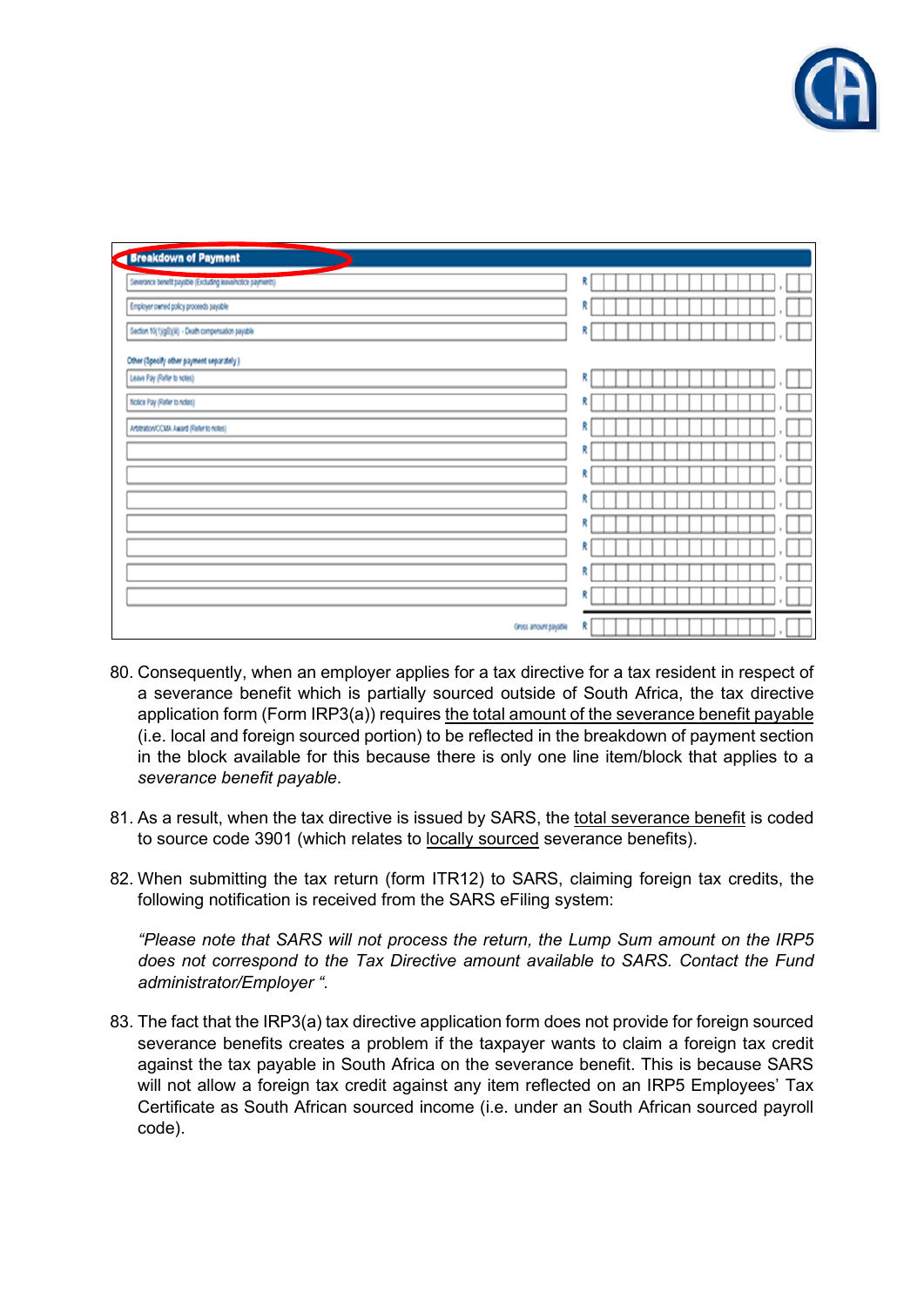

- 84. In order to practically overcome this problem, some taxpayers have tried to apply for a tax directive and declared only the South African sourced portion of the severance benefit on the IRP3(a) tax directive application form. The foreign sourced portion of the severance benefit was then processed via the payroll under payroll code 3951 (foreign sourced gratuities/severance benefits) and the South African sourced portion of the severance benefit was processed under payroll code 3901. The individual's income tax return was pre-populated with the aforementioned information as reflected on his IRP5 Employees' Tax Certificate.
- 85. When completing the individual's income tax return, since there is no specific place in the ITR12 to reflect a foreign sourced severance benefit, the amount was reflected under code 4235 "*foreign income on SA IRP5 taxed outside SA s10(1)(o)(ii) does not apply*" in the individual's tax return.
- 86. When the individual's income tax return was assessed, it was determined that SARS had taxed the foreign sourced portion of the severance benefit at a rate of 45% as opposed to the retirement fund lump sum benefit tax tables. In one case, the difference in tax was approximately R300 000 and the matter will now need to be addressed via the objection process. This is a time consuming and costly process.
- 87. Employers have considered the options available for resolving this issue and have noted the following:
	- If the taxpayer cancels the current tax directive and re-applies for a directive showing the foreign sourced portion of the severance benefit under "other" on the IRP3(a) tax directive application form, as there is no other place on the IRP3(a) form to reflect this amount, the SARS system will code the amount under source code 3907 and tax this as an annual payment/bonus. The SARS External Guide – Completion Guide for the IRP3(a) and IRP3(s) forms states that if the tax directive reason 'Other' is used the amount will be treated as normal income and it will be taxed using the annual payment / bonus calculation method. Clearly the section 'Other' is not intended to be used to indicate foreign sourced severance benefits.
	- Another problem is that where a severance benefit is not processed via a South African payroll (i.e. where it is paid by a non-resident foreign entity), there is no specific place on the ITR12 income tax return that one can disclose the income as a severance benefit. This results in the severance benefit being taxed in accordance with the individual's marginal tax rate instead of the severance benefit tax table.
- 88. Thus there appears to be problems both with the IRP3(a) tax directive application form and the ITR12 income tax return, as neither takes into account that a person may receive a foreign sourced severance benefit. In addition, a person (non-resident or resident) receiving a South African sourced severance benefit from a non-resident entity would also